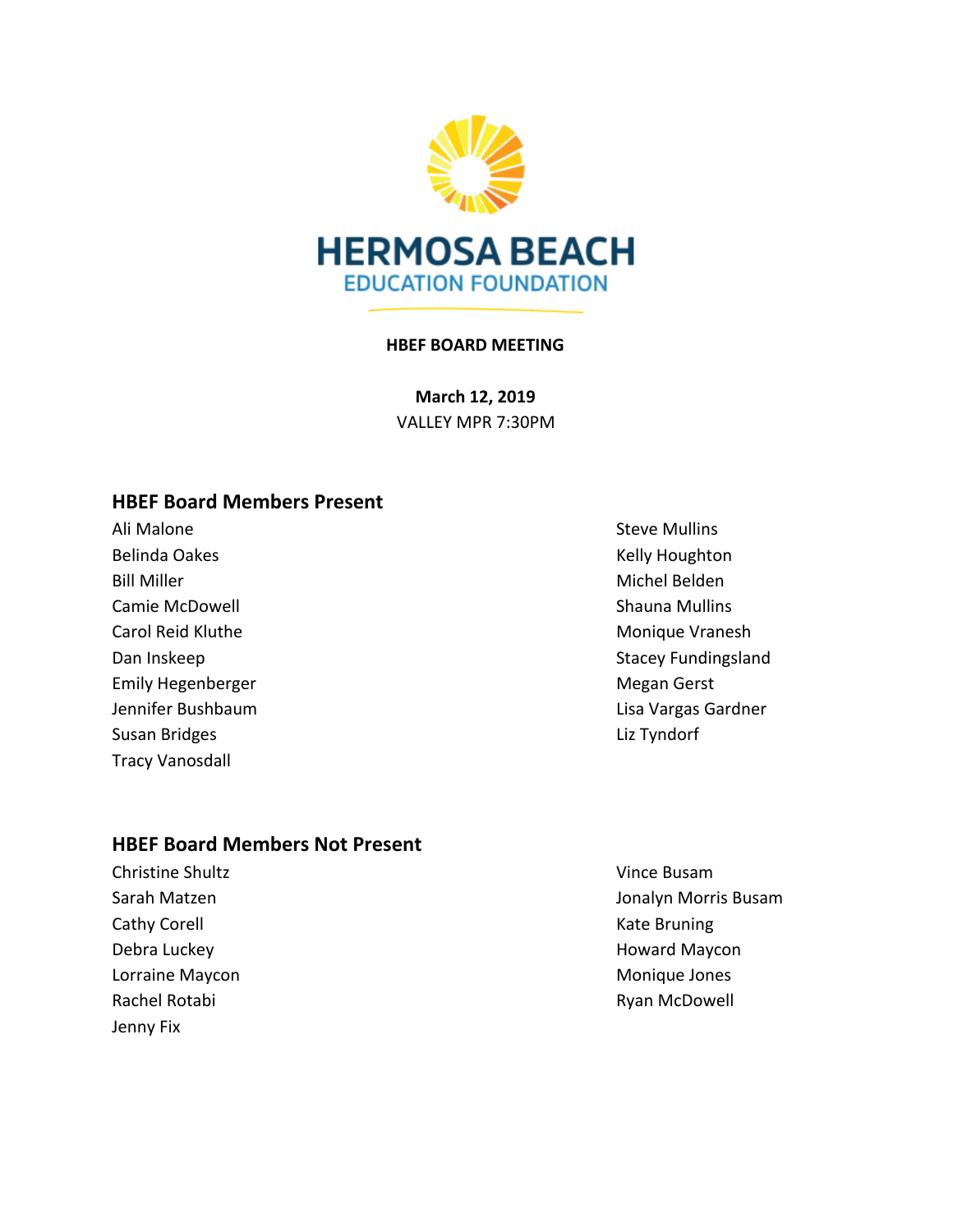## **AGENDA**

## **Call to Order - 7:36pm**

### **HBEF Check Presentation - Stephanie and Peter Nolan Foundation**

- \$25,000 donation for Giving Week Annual Giving Campaign matching donation
- First ever Benefactor Level Business Sponsor

#### **HVPTO Reports**

- Volunteer Coffee April 12
- Son Fun April 24
- Need shadow for Dolphin Dash Friday May 3
- Staff Appreciation Week week of May 6 10
- Yumraiser Fish Shop \$175, CPK unknown
- Over 4000 books for the book drive biggest source of books for the charity
- Read Across America March 1 great event
- Teacher Grants are open to any teacher about \$5000 available
- Special Projects \$8000

#### **HBEF Reports**

- Approval of January 15, 2019 Minutes
	- Motion by Dan Inskeep
	- Second by Emily Hegenberger
	- Approved via voice vote, no opposing votes

#### **HBEF Executive Board Reports**

President Carol Reid Kluthe

- Check presentation for Skechers Walk \$175,000
	- 1420 walkers, more than enrolled students in the district
- Donation from the family of Roger Bacon
	- Obituary will include request for donations to HBEF in lieu of flowers or cards
- Intent to Return Forms
	- Must be returned to Secretary (Tracy Vanosdall) by May meeting
- Hearts of Hermosa March 23, 2019
	- 40 tickets left
	- 16 bars and restaurants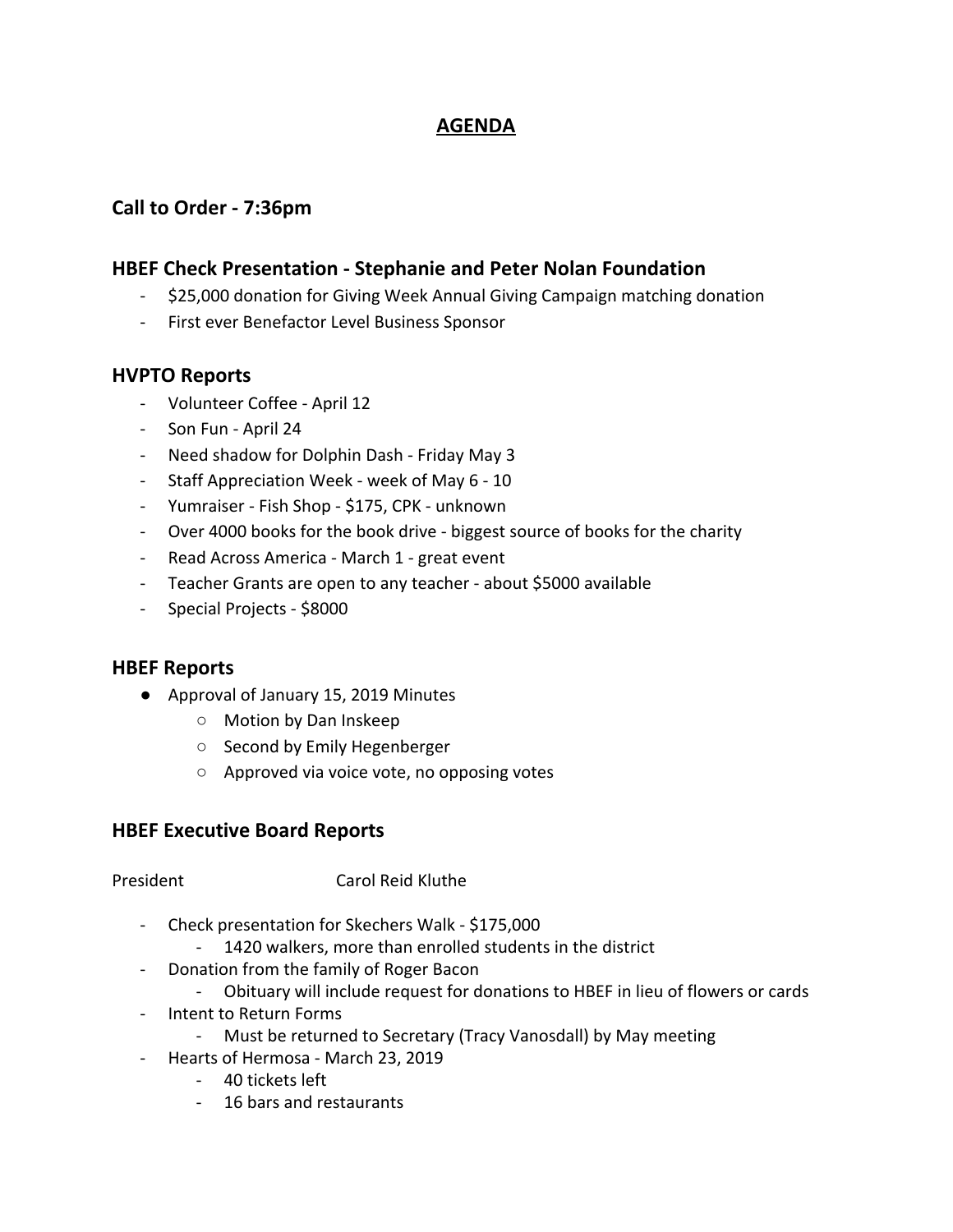- Auction
	- Auction goes live on March 16 any one can bid including those without tickets
	- YAA, parties and teacher experiences are only available to ticketholders
- **Parties** 
	- 13 parties, Thrive Newsletter has all the details
	- Tables at View and Valley to sign up
- Teacher experiences
	- People can start blind bidding at the tables on March 16
	- \$40 minimum bid
- Need volunteers for event set up, clean up and day of event support

Operations Kelly Houghton

- Privacy policy on the website
- Insurance for HOH secured

Secretary Tracy Vanosdall

- Intent to Return forms and Confidentiality Agreement for 2019-20 are being circulated
	- Every General Board member must complete
	- Return by May General Board Meeting

Annual Giving Camie McDowell & Kate Bruning

- Middle School Spring Campaign
	- April 15 April 30
- Spring Annual Giving Campaign K-5
	- May 15 31

#### Sponsorships Sarah Matzen & Megan Gerst

- \$169,000 committed sponsors
- April & May Realtor Sponsorship Program roll out
	- Rachel Rotabi and Steve Mullins leading efforts
- Strand & Pier rejuvenation station at HOH clean up
- Spring Campaign Matching Sponsors
	- \$10K Northwestern Mutual
	- Open for additional sponsors
- Gift bags for HOH
	- Beauty Collection donation
		- March 23 2-5pm makeup appointments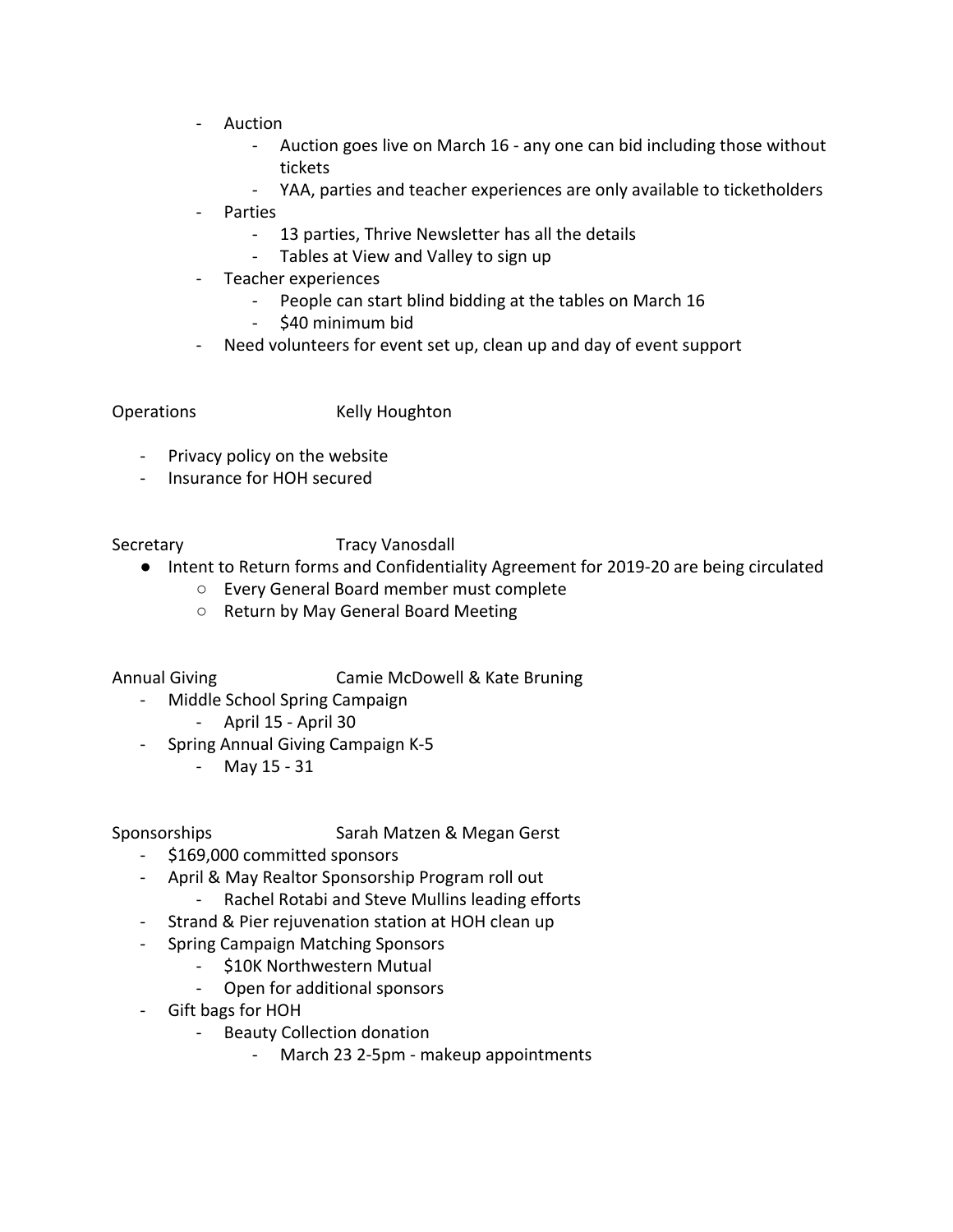Treasurer Dan Inskeep

- Total revenue \$918K 28% increase from prior year
- Expenses decreased from prior year

CIO/Endowment Bill Miller

- Up 7% year to date
- Balance at \$2.371M as of Feb 28, 2019

Marketing Stacey Fundingsland

- HOH marketing for the remainder of the month
- Social media followers increasing, especially Instagram

Public Relations Jonalyn Morris Busam

- Opening Day HBLL squishy balls were a hit

Events **Debra Luckey** 

- At city council meeting, asking to waive some fees for the HOH event

## **HBEF General Board Reports**

Grants Rachel Rotabi

- Not in attendance

Matching Tracy Vanosdall

- \$61K to date
	- surpassed amount last year
- \$6K pending

#### **HBEF Board Action**

None

#### **HBEF Completed Activities**

Moms Night Out - Wednesday January 30, 2019

## **HBEF Upcoming Events**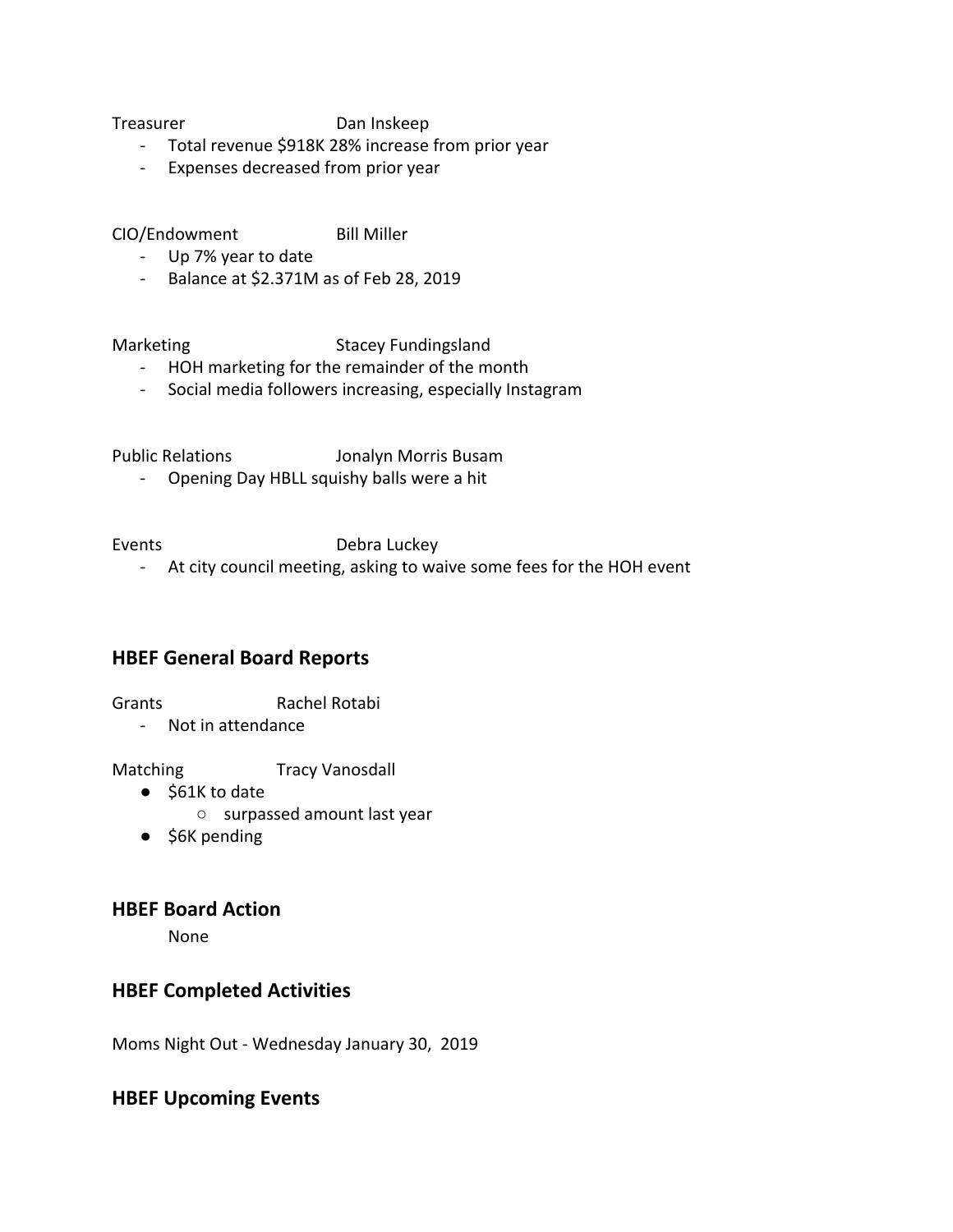Hearts of Hermosa - Saturday March 23, 2019 Spring Annual Giving Campaign - April and May 2019

## **Other Reports**

School Board Representative – Jennifer Cole

- Signed MOU with city regarding North School safety
- Construction bid process beginning
- Lighting upgrade at campuses
- Transformation team meeting moving teachers to be more tech focused
- First Day of School Tues or Thurs after Labor Day
- Extended Day Program discussion at School Board meeting tomorrow - Parent meeting next week March 19

Superintendent – Pat Escalante

- Sandy Hook award winner
- Not in attendance

View and Valley Principals – Sylvia Gluck, Kim Taylor and Amy Rockwell

- Monday school board and city meeting safety
- Hermosa Valley California Distinguished School winner
- Kinder registration tours with Principal upcoming
- March 19 EDP parent meeting
- March 27 7:45am cocoa with a cop

View and Valley Teacher Representatives – Gia Busse, David Hart

- Gia Busse
	- Read Across America was a great event
	- 2nd grade to La Brea Tar Pits
- David Hart
	- Technology Transformation team
		- Focus on next year and field trips
		- Go into high schools to see programs so we can prepare students
		- Team members to get Google certified
	- 6th graders at camp this week
	- Spring sports were due Monday
	- Middle school dance next friday
	- 5th grade walk through Revolution
	- Colonial Day March 27